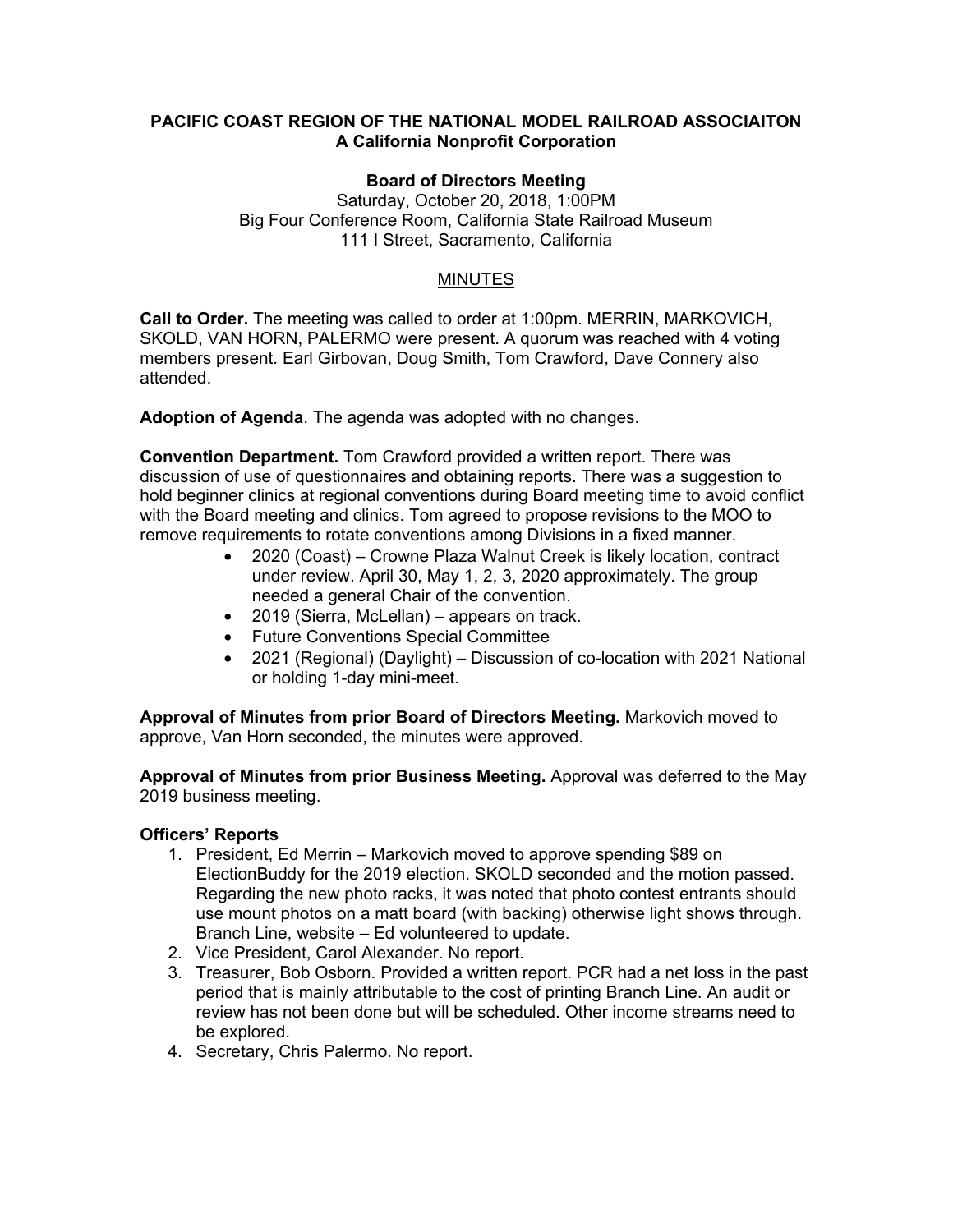## **Directors' Reports**

- 1. Daylight Division, Neil Fernbaugh
- 2. Coast Division , Frank Markovich. BOO meeting held Oct 15, Coast lost \$600 last year, mainly owing to lower dollars in the auction and increase in rent for Elks Club, so numbers may get worse in the future. Currently has a bank balance of about \$27,000. Will propose moving some cash to a CD to generate interest. Rent is \$400 per meet. Approx. 1000 SF total used.
- 3. Sierra Division , Tom Van Horn. No longer printing the Short Line and requiring email addresses to distribute by e-mail. Division benefits from International Railfair, second weekend in November in Roseville, and may be best show in N Ca. Needs new Superintendent, existing one is termed out.
- 4. Redwood Empire Division, Steve Skold. No longer printing its Call Board. Consequently, its treasury has increased to about \$6,200. Will be offering \$100 prizes at meets. Down to only 10 members who don't have email addresses.

## **Department Reports**

- 2. Administration, Ed Merrin. New vacancies: Contest Department chair, need divisions to volunteer someone; Membership Department chair (Doug Wagner) would like to serve as Superintendent of Daylight Division so if we can replace Membership chair it would help.
- 3. Nominations for 2019 Election, Dave Connery. Need to update MOO to reflect use of electronic balloting. Chris volunteered to revise the MOO to incorporate changes for e-balloting. See Dave's report for sections needing updating.
- 4. Membership, Doug Wagner
- 5. Publications, Gus Campagna
- 6. Contest, Guiseppe Aymar
- 7. Achievement Program, Jack Burgess
- 8. Non-Rail Activities, (vacant)

## **Old Business**

1. Convention Manual Update – Tom Crawford. See Conventions Dept report, work has been suspended pending report on future of conventions.

2. Adoption of new PCR logo – Chris. Union Pacific was contacted, agreed to review logo for clearance and never replied after follow-up, so its objections are regarded as waived.

3. Report of Special Committee on Future of Conventions. Detailed report was provided. Markovich provided review of the main recommendations and there were questions from the Board. A key recommendation is creating a Publicity & Marketing Officer to do things like place ads in hobby publications according to their timelines. This is a Department Chair. Palermo moved to adopt report and direct convention department to modify the Convention Manual to be consistent with it. Skold seconded, motion passed by unanimous vote.

4. Vacancies in committee positions and others – Ed. Addressed in President's report, see above.

5. Disposition of N scale Build-a-Memory layout – Chris. Discussed briefly.

# **New Business**

1. Discontinuing print publication of Branch Line – Ed. Printing contract about to expire. Board discussed impact on members who have not provided e-mail addresses (about 125 of 950 members); Life members (there are 180). Board discussed possible increase in Branch Line